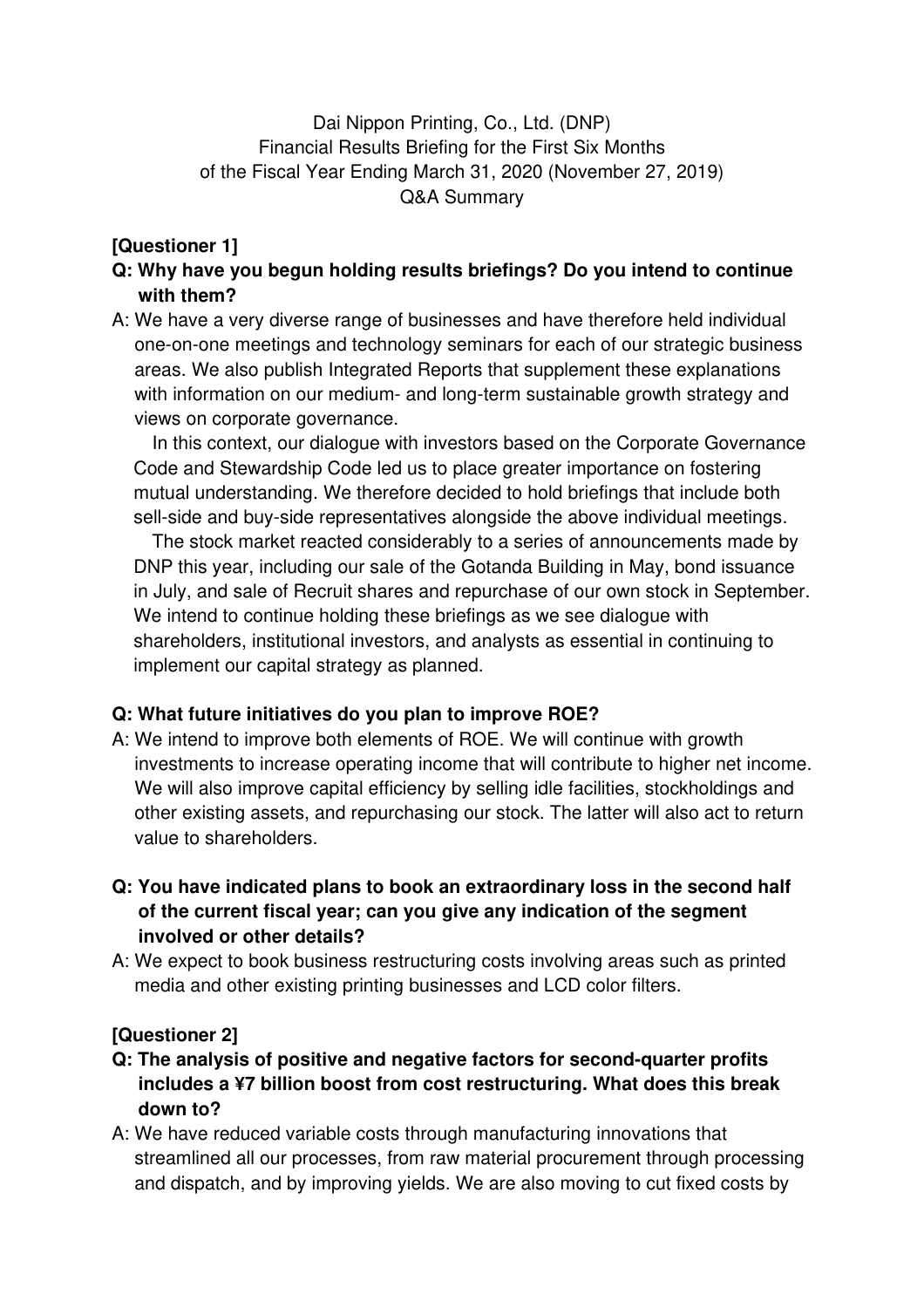closing, integrating, and selling off production facilities to respond to the changing business environment.

- **Q: I would think that the products with leading market shares listed in the briefing reference materials should have operating income margins in the double digits, or even 20%. In this context, what is the outlook for improving margins on products where they remain low due to upfront investment?**
- A: Many of our products that hold the top market share have high margins. For instance, our battery pouches for lithium-ion batteries have maintained a large share of the market for battery pouches used in mobile market for some time, and their market share has recently risen again due to the shift toward electric vehicles. We expect rationalization and other initiatives to result in even higher margins.
- **Q: I understand that the new medium-term plan DNP is currently drawing up will feature a greater contribution from mobility-related businesses than the current plan. Are there any other business areas that investors should be aware of?**
- A: In the packaging area, where demand for environmentally conscious products is rapidly increasing due to social issues such as plastic waste in the oceans, we are working to expand sales in our areas of strength, including high-value-added products such as our Biomatech series of packaging derived from biomass, and recyclable products manufactured from monomaterials. We also continue to pursue selectivity and focus in our product lines from a value-added perspective and work on overhauling our cost structure.

## **[Questioner 3]**

## **Q: What are your views on ROE from fiscal 2020 through fiscal 2023?**

A: We aim to achieve ROE of at least 5% through a combination of business and financial strategies.

#### **[Questioner 4]**

- **Q: It is indicated that you aim to consistently achieve ROE of at least 5% in fiscal 2024, but what level of operating margin do you target at that point?**
- A: While sales in the existing paper-centric information communication business area may decline, we will improve operating margins by revamping business formats and enhancing the value of our product and service offerings.
- **Q: In the Information Communication segment, what direction do you see for initiatives aimed at creating new value via involvement with the overall publishing industry supply chain, including initiatives currently under consideration?**